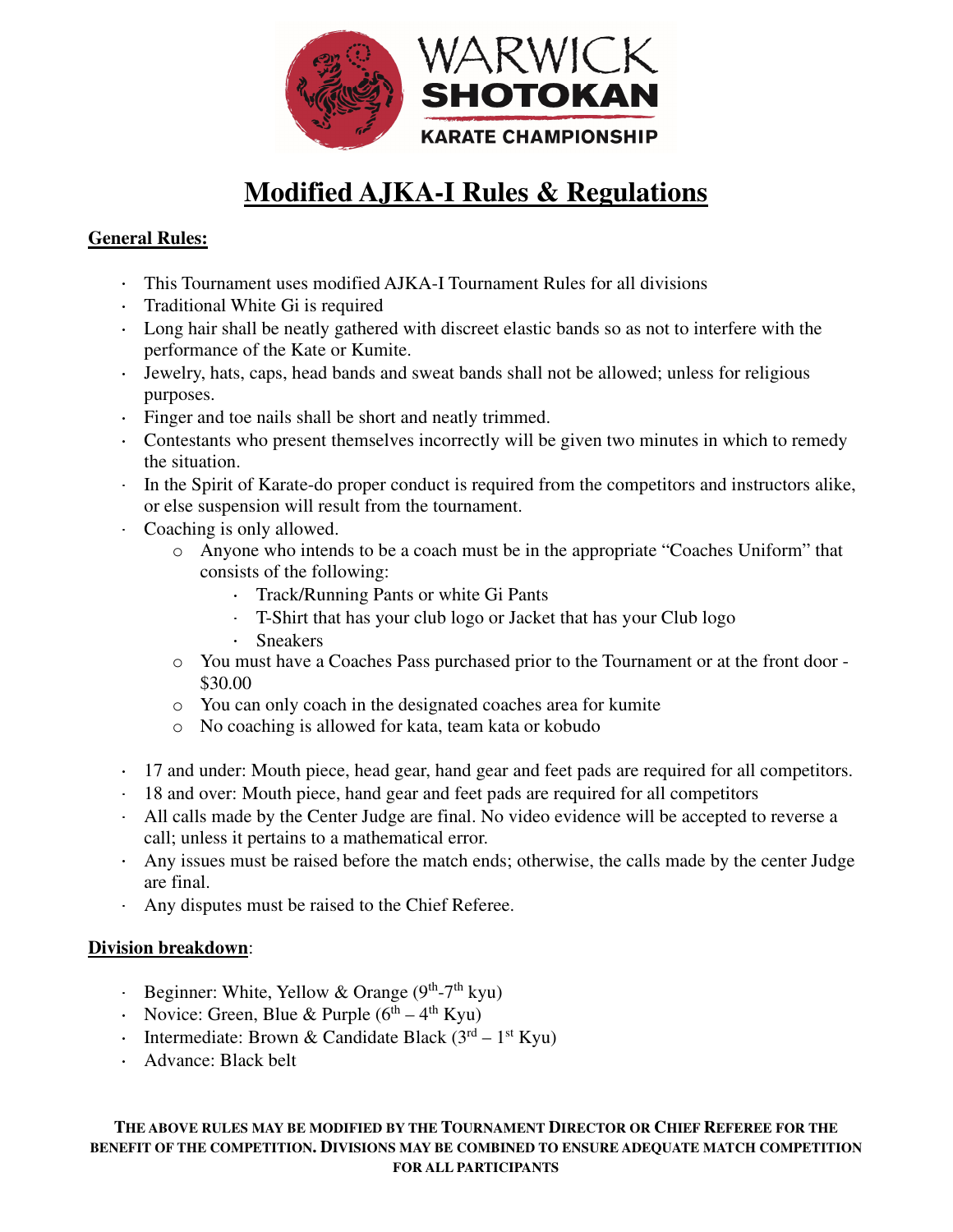

### **Kata Rules:**

- All Contestants must perform SHOTOKAN kata ONLY!
- Nakayama Sensei's Best Karate will be used as the guide for Judging Kata at this event.
- Long pauses for dramatic effect will be counted against the karate-ka.
- All Divisions for competitors that are 12 years old and under there will be four (4) places awarded (Gold Silver, Bronze and 2nd Bronze) and participation medals
- All Divisions for competitors that are 13 years and older, there will only be three (3) places awarded (Gold Silver and Bronze) and no participation medals.
- **Beginner Division** may only perform the following katas: Taikyoku, Heian Shodan & Heian Nidan. Competitors may repeat kata. Flag system will be used for all rounds.
- **Novice Division** may only perform the following kata: Heian Shodan Heian Godan. Competitor may repeat kata. Flag system will be used all rounds.
- **Intermediate Divisions** (Brown belts only division). Competitor may perform the SHITEI and SENTEI Katas that are listed below. Same kata may be repeated all rounds. Flag system
- will be used for all rounds.
- **Intermediate/Advance Divisions** (Brown belts and Black Belts mixed division) SHITEI & SENTEI katas may only be performed. Competitor may repeat same kata all rounds. Flag system will be used for all rounds.
- **Advance Divisions** (Black belt only) (**under 18**) TOKUI Kata. Competitor must perform a different kata in the final round (1st, 2nd and 3rd place rounds).
- **Advance Divisions** (black belt only) (**over 18**) 5 or more competitors. First Round –
- SHITEI Kata Group (Judges' choice) Flag system, Second Round SENTEI Kata Flag system; Third round (and beyond) TOKUI Kata– Point system. May be modified by Tournament Director.

#### **Team Kata**:

- Three (3) participants per team.
- The Team may only perform a Shotokan kata that the lowest ranked person on the team can perform based on their rank.
- Team kata Division is decided by the age of the oldest participant and by highest rank member.
- All kata divisions will be judged by utilizing the Point System.
- All Teams should register under the Team Captain's name.

## **TYPES OF KATA TO BE PERFORMED**:

SHITEI KATA: Taikyoku, Heian Shodan - Godan and Tekki Shodan SENTEI Kata: Bassai-dai, Kanku-dai, Enpi, Jion, Hangetsu & Tekki Nidan TOKUI KATA: Choice of any 26 Shotokan Kata

**THE ABOVE RULES MAY BE MODIFIED BY THE TOURNAMENT DIRECTOR OR CHIEF REFEREE FOR THE BENEFIT OF THE COMPETITION. DIVISIONS MAY BE COMBINED TO ENSURE ADEQUATE MATCH COMPETITION FOR ALL PARTICIPANTS**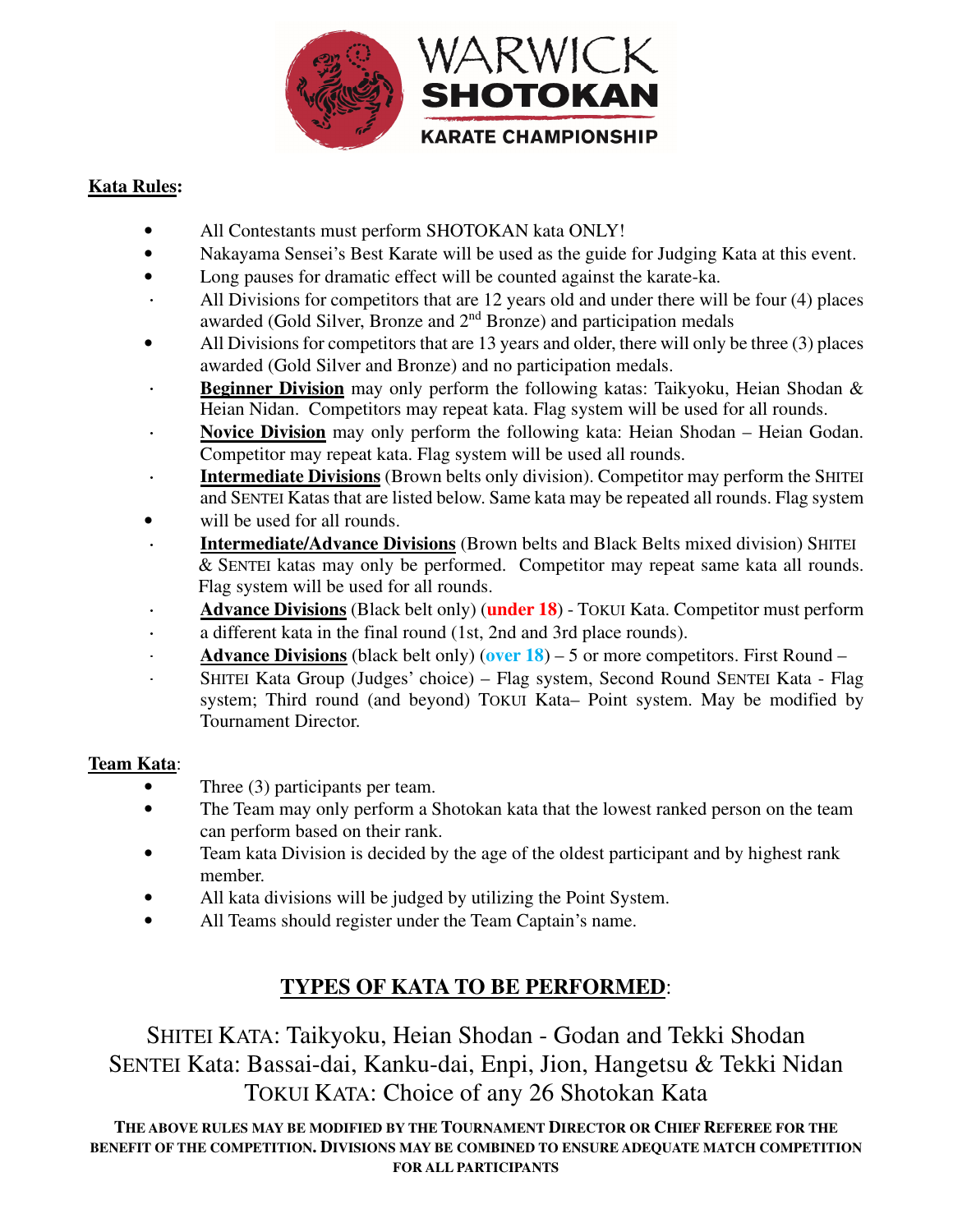

#### **Kumite Rules**

- This Tournament utilized a modified version of the AJKA-I National Tournament Rules
- Jiyu (Free style) Kumite is for all ranks 5 years old and above
- 17 and under: Mouth piece, head gear, hand gear and feet pads are required for all competitors.
- 18 and over: Mouth piece, hand gear and feet pads are required for all competitors
- Light head contact to the side of the head is allowed so long as the head DOES NOT move. Any movement of the head will result in a warning – three warnings = disqualification.
- No contact to the face is allowed, that also includes the face shield.
- Uncontrolled techniques will result in a penalty or disqualification
- Under 18 Divisions All Ranks & Over 18 Beginner and Novice will run 2 minutes nonstop Shobu Sanbon (3 ippons or 6 wazaris)
- 18-34 and 35- above Intermediate and Advance Divisions will run 2 minutes non-time Shobu Sanbon (1 Ippons or 2 Wazaris)
- The following equipment is mandatory all ages:
	- Traditional White Gi, hand gloves, feet pads, mouth guard and protective cup (male).
- The following equipment is mandatory for competitors 17 and under:
	- Head gear or Head gear with face shield.
- Following equipment is Optional: Chest protector for male/female.
- In the spirit of Karate-do, all competitors must continue to compete during the entire match. If a competitor intentionally leaves the ring in the last 20 seconds of the match to avoid a scoring technique the other competitor will immediately be awarded a wazari (1point). Second infraction the other competitor will be awarded an ippon (2 points) and the third infraction the competitor will be disqualified.
- In the Spirit of Karate-do proper conduct is required from the competitors and instructors alike, or else suspension will result from the tournament.